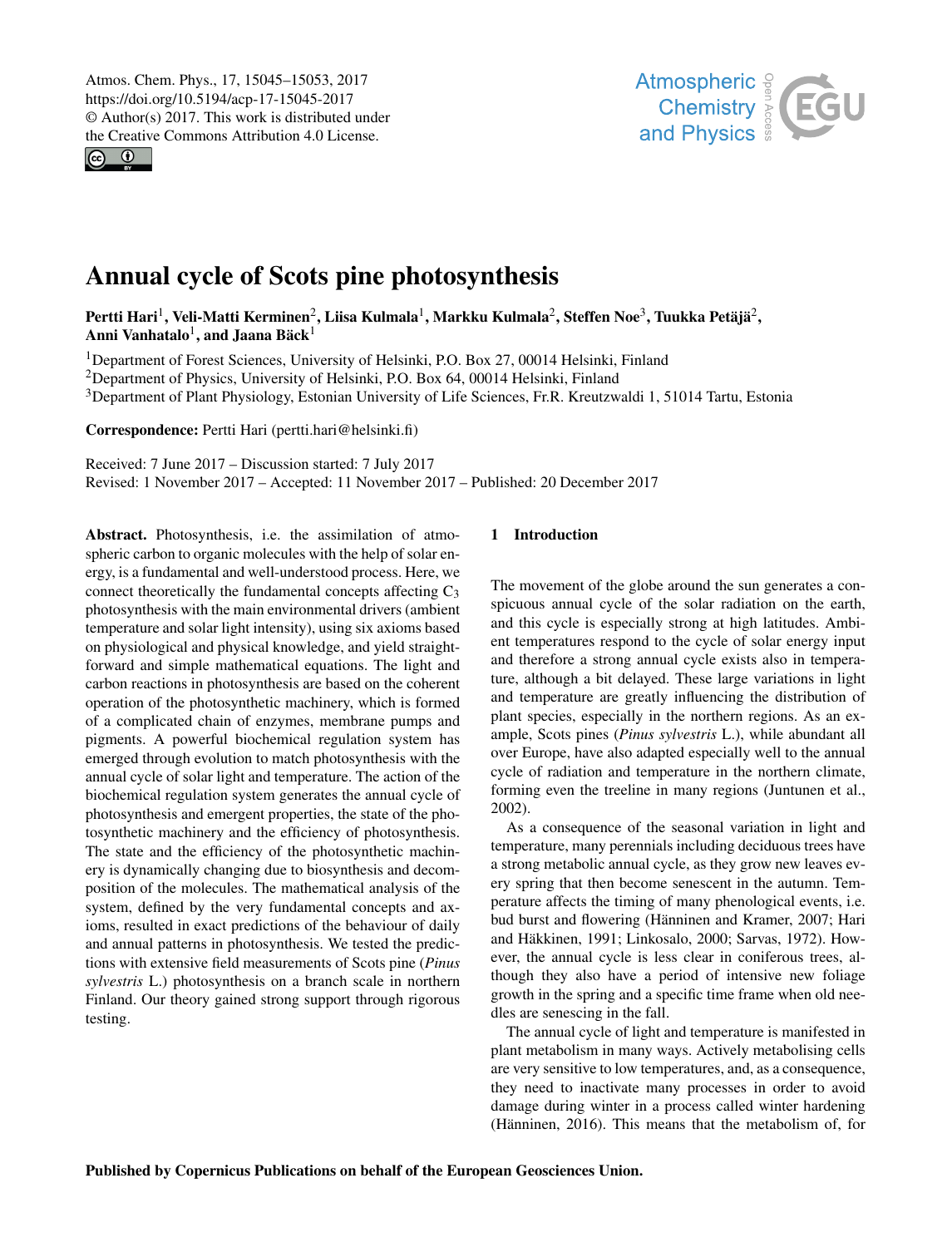example, evergreen Scots pine needles also needs to follow a clear annual cycle. For example, when sufficiently hardened, pine needles tolerate temperatures well below −30 ◦C in winter; however, they are very sensitive to temperatures below −10 ◦C during summer (Sakai and Larcher, 1987). The metabolism of photosynthesis recovers gradually from the winter hardened state during spring, and the ambient temperature has an important role in this recovery (Pelkonen and Hari, 1980).

Biochemically, photosynthesis can be defined as a long chain of action of pigments, membrane pumps and enzymes, which use light as a source for energy and atmospheric  $CO<sub>2</sub>$ as source for carbon (see e.g. von Caemmerer and Farquhar, 1981). Changes in the concentrations and activities of this photosynthetic machinery generate the annual metabolic cycle of photosynthesis. The physiological basis of the annual cycle at the level of the synchronised action of the photosynthetic machinery is poorly known, especially when it comes to the role of temperature in the synthesis, activation, decomposition and deactivation of the machinery.

Sugars formed in photosynthesis are the source of energy for all cellular metabolic activity and raw materials for growth. The length of the photosynthetically active period is a key factor determining the annual amounts of sugars formed in photosynthesis (Hari et al., 2013) and it plays a very important role in the metabolism and growth of vegetation. Thus, a theoretical understanding of the dynamics of the photosynthetic annual cycle is key to understanding and explaining the growth of the trees growing at high latitudes.

Physiological and biochemical research has provided useful knowledge of the photosynthetic reaction chains, and the details of this machinery at the leaf, organ and tissue levels have been intensively explored over decades, mostly in controlled laboratory conditions (Farquhar and von Caemmerer, 1982; Farquhar et al., 1980; Kirschbaum et al., 1998; Laisk and Oja, 1998). However, field measurements in mature trees are difficult to perform, and the results are not easy to interpret. Therefore, the detailed physiological knowledge that has mostly been obtained from laboratory experiments needs to be translated into the field conditions, i.e. into trees living in their natural environment to increase our understanding of the annual cycle of photosynthesis under field conditions. This was our motivation in developing a conceptual approach to the relationship of photosynthesis and the annual variations in light and temperature.

The field of physics was facing a similar situation in the seventeenth century as field studies on photosynthesis are encountering now. There were plenty of single and scattered experiments and observations, but the unifying theory was missing. Isaac Newton presented an approach to construct theories in his book *Principia Mathematica* and unified the physical knowledge. He proceeded in four steps when developing his theories, starting from the definition of concepts and followed by the introduction of axioms. The mathematical analysis of the behaviour of the system defined by the concepts and axioms dominated his theory development. Finally, he derived predictions and tested them. The new translation of Newton's famous book *Principia Mathematica* (Newton, 1999) clearly presents these four steps.

In our previous analysis of photosynthesis taking place during midsummer, we strictly followed Newton's example by introducing the concepts and axioms, by analysing the behaviour of the system defined by these concepts and axioms, and finally by deriving predictions and testing them (Hari et al., 2014). However, it was evident that our theory omits the annual cycle of metabolism and therefore it crucially fails to predict the photosynthesis in the transitional times such as spring and autumn. The daily patterns of measured and predicted  $CO<sub>2</sub>$  exchange were quite similar, but the level of predicted photosynthesis was too low, especially in early spring and late autumn. We thus concluded that we have to introduce the annual cycle of metabolism into our theory. Our aim is to develop our theory of photosynthesis to cover the whole growing season and to explain and predict the annual cycle of Scots pine photosynthesis in field conditions.

## 2 Theory development

The strong annual cycle of the solar light intensity and ambient temperature is characteristic of the growing area of Scots pine: for example, Finland has mostly a subarctic climate according to the Köppen–Geiger climate classification (Peel et al., 2007), meaning that summers are quite mild, with daily maximum temperatures being around  $20^{\circ}$ C, whereas winters are rather cold, with minimum temperatures often below −20 ◦C. A regulation system has emerged through evolution to match the metabolism and cold tolerance with the annual cycle of the solar radiation and temperature.

The process of photosynthesis consists of a large number of steps that form the light and carbon reactions of photosynthesis. Each step is based on actions of a specific molecule, with the most important being pigments (e.g. chlorophylls and carotenoids), transmembrane proteins and membrane pumps (e.g. ATPases), and Calvin cycle enzymes (e.g. ribulose-1,5-bisphosphate carboxylase/oxygenase, Rubisco; Taiz et al., 2015). A proper functioning of the reaction chain in photosynthesis requires that no single step is blocking the chain of interlinked energy capture, membrane transport or synthesis of new compounds. The core of pigment complexes as well as the membrane pumps and enzymes are all proteins that have a tendency to decay (Araujo et al., 2011; Hinkson and Elias, 2011; Huffaker and Peterson, 1974; Nelson et al., 2014). Proteins are nitrogen-rich macromolecules (many contain 15–16 wt %N; Nelson et al., 2014) and they are costly to produce and maintain. Therefore, it is natural that plants need to be able to use the limited N reserves in an effective way. Since nitrogen has several competing usages in metabolism, maintaining excess proteins is a "waste" of nitrogen. The synthesis and decomposition of active pro-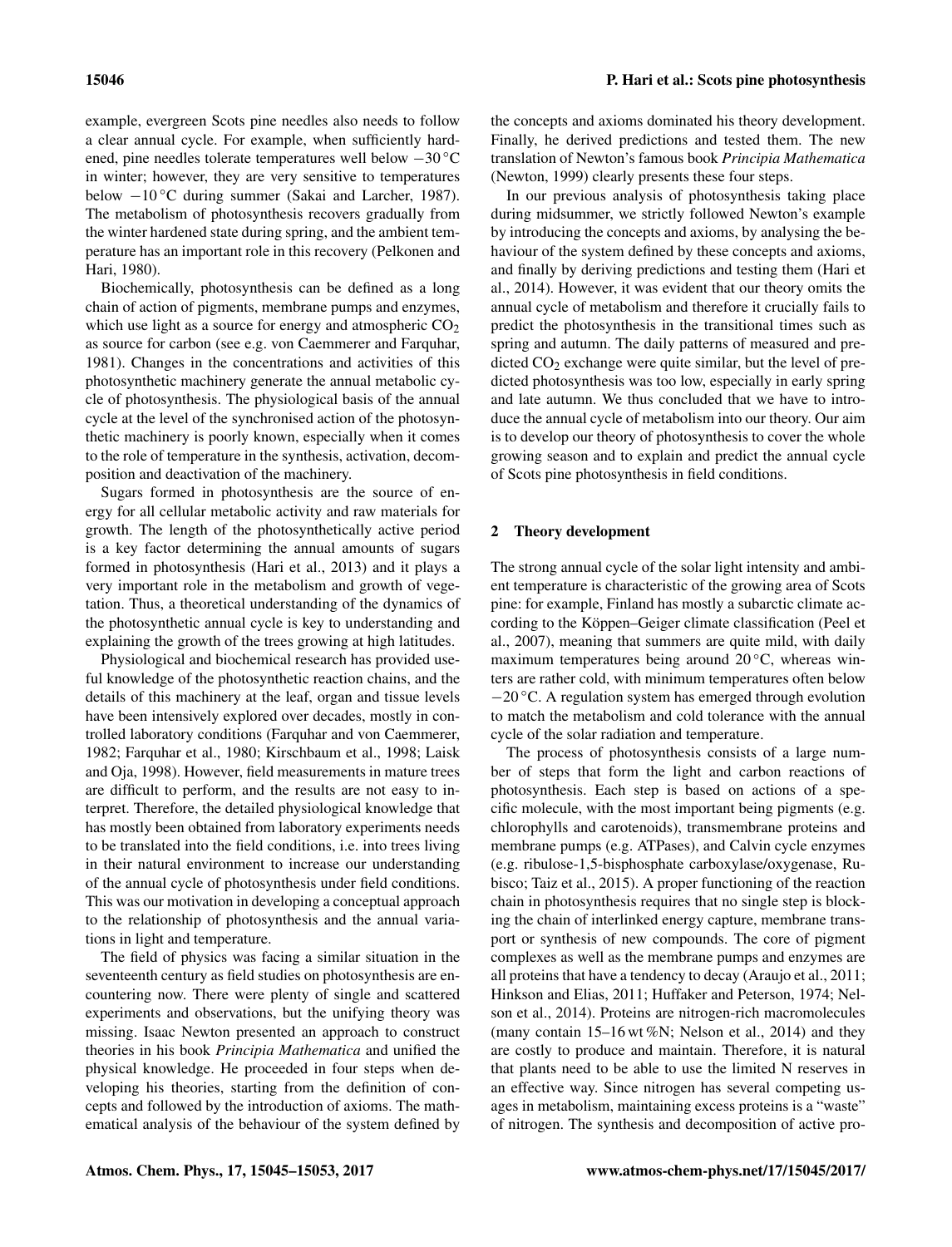#### P. Hari et al.: Scots pine photosynthesis 15047

tein molecules balance the concentrations of active protein molecules in the photosynthetic chain. Evidently, maintaining the proper balance of these molecules is a crucial and demanding task for the metabolism of trees.

Large changes in the photosynthetic performance characterise the annual cycle of photosynthesis, generated by changes in the concentrations of the photosynthetic machinery. The maintenance of the proper concentrations of the components in this machinery is taken care of by a very powerful biological regulation system that has emerged through evolution to match the cellular metabolism with the regular annual cycle of solar light and temperature and is capable of modifying the processes within the normal range of conditions but also provides sufficient resilience under sudden (short-term) extreme conditions during the transition from winter to spring (Ensminger et al., 2004a; Zarter et al., 2006). This system synthesises, activates, decomposes and deactivates the critical photosynthetic machinery over timescales of days (Nelson et al., 2014), and it is an acclimation system affecting the activation and deactivation of transcriptional modules responsive to light and temperature cues (e.g. Cazzonelli and Pogson, 2010; Toledo-Ortiz et al., 2014). The changes in the machinery, in turn, generate changes in the relationship between photosynthesis and light. This forms the metabolic basis for our theory of the dynamics of the annual cycle of photosynthesis.

#### 2.1 Definitions and axioms

We start our formulation with definitions as Newton did centuries ago. We utilise physiological and physical knowledge in the formulation of the axioms needed for the mathematical formulation.

*Definition 1.* The photosynthetic machinery is the complex web of pigments, membrane pumps and enzymes forming the biochemical structure underlying photosynthesis.

Plants are able to change the concentrations of active components in the photosynthetic machinery.

*Definition 2.* Plants have a biochemical regulation system that synthesises, activates, decomposes and deactivates the photosynthetic machinery.

The action of the biochemical regulation system generates the annual cycle of photosynthesis and maintains the balance between the different steps in the photosynthetic reaction chain. In this way, it generates a new property in the photosynthetic machinery.

*Definition 3.* The state of the photosynthetic machinery is the emergent property created by the actions of the biochemical regulation system controlling the concentrations of active photosynthetic machinery.

The state of the photosynthetic machinery characterises the complex web of energy capture, biochemical reactions and membrane transport in photosynthesis with one single number. Next, we specify the action of the biochemical regulation system on photosynthetic machinery.

*Axiom 1.* Synthesis and activation as well as decomposition and deactivation of the photosynthetic machinery are changing the state of the photosynthetic machinery.

Further, we specify the relationship between the environment and the synthesis by the biochemical regulation system.

*Axiom 2.* The synthesis and activation of the photosynthetic machinery depend linearly on the temperature above freezing point.

We also clarify the behaviour of decomposition and deactivation.

*Axiom 3.* The decomposition and deactivation of the photosynthetic machinery depends linearly on the state.

Captured light energy may cause damage in chloroplasts in freezing temperatures, when availability of  $CO<sub>2</sub>$  is limited for the carbon reactions in photosynthesis. This is why the biochemical regulation system acts strongly to protect against damage.

*Axiom 4.* The accelerated decomposition and deactivation of the photosynthetic machinery during cold and strong light depends linearly on the product of light and temperature below freezing point.

The concentrations of the photosynthetic machinery affect the performance of photosynthesis.

*Definition 4.* The efficiency of photosynthetic reactions is the capacity of light and carbon reactions to synthesise sugars.

When we developed the theory of photosynthesis explaining the behaviour in midsummer (Hari et al., 2014), we introduced an axiom stating that the product of the saturating response to the photosynthetically active radiation and  $CO<sub>2</sub>$ concentration in the stomatal cavity determines the photosynthesis at a point in space and time. Here, we introduce the annual cycle of photosynthesis into the axioms with the efficiency of photosynthetic carbon and light reactions and the efficiency photosynthetic reactions replacing the parameter b in Eq. (1) in Hari et al. (2014).

*Axiom 5.* The photosynthesis rate at a point in space and time depends on the product of two terms: (i) the efficiency of photosynthetic light and carbon reactions and (ii) the product of the  $CO<sub>2</sub>$  concentration in the stomatal cavity and the saturating response of the light reactions to the photosynthetically active radiation.

The state of the photosynthetic machinery determines the efficiency of photosynthetic light and carbon reactions, which leads to our final axiom.

*Axiom 6.* The efficiency of photosynthetic light and carbon reactions depends linearly on the state of the photosynthetic machinery.

#### 2.2 Mathematical analysis

We introduce mathematical symbols to formulate the axioms in a more exact and compact way. S denotes the state of the photosynthetic machinery,  $f_1$  is the synthesis and activation,  $f_2$  is the decomposition and deactivation, and  $f_3$  is the accel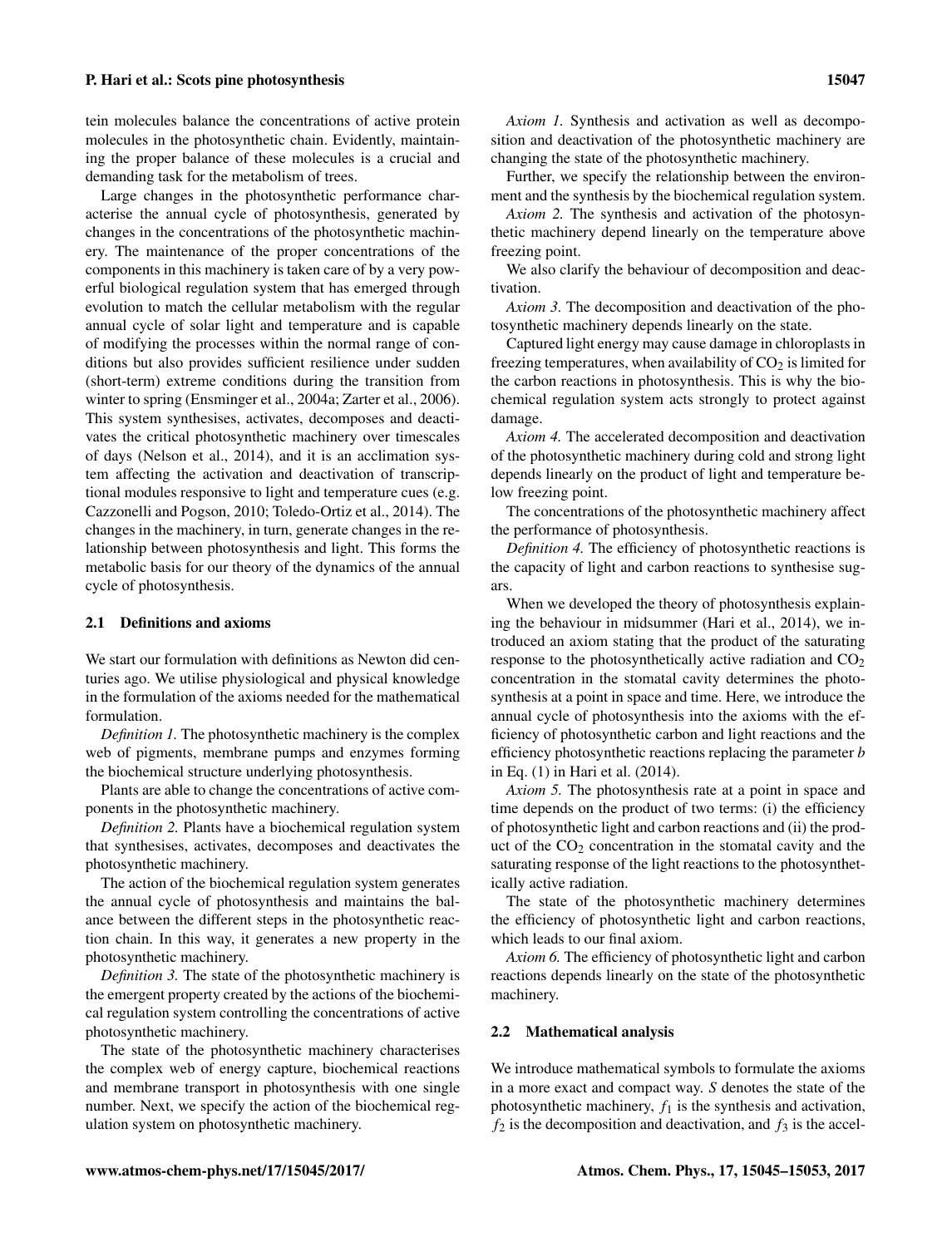erated decomposition and deactivation of that photosynthetic machinery (i.e. enzymes, membrane pumps and pigments) caused by light at low temperatures.

Axiom 2 states that the relationship between the synthesis and activation and temperature  $(T)$  is linear above the freezing point, which gives

$$
f_1(T) = \text{Max}\{a_1 (T + T_f)\},\tag{1}
$$

where  $T_f$  is the freezing temperature of needles and  $a_1$  is a parameter.

According to Axiom 3, the relationship between the decomposition and deactivation of the photosynthetic machinery and the state of the photosynthetic machinery, S, is linear:

$$
f_2(S) = a_2 S. \tag{2}
$$

Accelerated decomposition and deactivation takes place to protect the photosynthetic machinery against damage when freezing temperatures hinder the carbon assimilation reactions of photosynthesis (Axiom 4):

$$
f_3(I, T) = a_3 \text{Max} (T_f - T) I,
$$
 (3)

where  $I$  is the intensity of photosynthetically active radiation (PAR).

The synthesis, activation, decomposition and deactivation change the state of the photosynthetic machinery as follows:

$$
\frac{\mathrm{d}S}{\mathrm{d}t} = f_1 - f_2 - f_3. \tag{4}
$$

Combining Eqs.  $(1)$ – $(4)$ , we obtain

$$
\frac{dS}{dt} = \text{Max} \{ 0, a_1 (T + T_f) \} - a_2 S - a_3 \text{Max} (T_f - T) I. (5)
$$

Equation (5) defines the state of the photosynthetic machinery at any moment  $t$  when temperature and solar radiation records are available.

The photosynthesis rate,  $p$ , is obtained from Axiom 5 as follows:

$$
p = E f(I) CS, \t\t(6)
$$

where  $C_S$  is the  $CO_2$  concentration in the stomatal cavity;  $f(I)$  is the saturating response of the photosynthesis rate to the photosynthetically active radiation (see Hari et al., 2014); and  $E$  is the efficiency of photosynthetic carbon and light reactions which, according to Axiom 6, is as follows:

$$
E = a_4 S. \tag{7}
$$

When we developed the theory of photosynthesis in midsummer (Hari et al., 2014), we introduced an axiom stating that the product of the saturating response to the photosynthetically active radiation and  $CO<sub>2</sub>$  concentration in the stomatal cavity determines the photosynthesis at a point in space and time (A1 in Hari et al., 2014). When we quantified the previous axiom with mathematical notations, we replaced the axiom A1 with the new Axiom 5 that is quite similar to the previous one. The changing efficiency of photosynthetic light and carbon reactions is the novel aspect in Axiom 6. When we quantified the previous axiom with mathematical notations, we introduced a parameter b (Eq. 1 in Hari et al., 2014). Equation (6) is very similar to the previous Eq. (1) in Hari et al. (2014); the only difference is that the efficiency parameter  $b$  is replaced with  $E$ , which is the state-variable efficiency of photosynthetic carbon and light reactions. We obtain the solution of the optimisation problem in the same way as in the analysis of photosynthesis  $(p)$  during midsummer as follows:

$$
p(I, E) = \frac{(u_{\text{opt}} g_{\text{max}} C_a + r) a_4 S f(I)}{u_{\text{opt}} g_{\text{max}} + a_4 S f(I)},
$$
\n(8)

where  $g_{\text{max}}$  is stomatal conductance when stomata are open,  $C_a$  is the CO<sub>2</sub> concentration in the ambient air, r is the rate of respiration and  $u_{\text{opt}}$  is the so-called seasonal modulated degree of optimal stomatal control given by

$$
u_{\text{opt}} = \begin{cases} 0, & \text{if } u \le 0 \\ u, & \text{if } 0 < u \le 1, \\ 1, & \text{if } u > 1 \end{cases}
$$
 (9)

$$
u = \left(\sqrt{\frac{C_a - r/(a_4 S f(I))}{\lambda a (e_s - e_a)}}\right) \frac{a_4 S f(I)}{g_{\text{max}}}.
$$
 (10)

In Eq. (10),  $\lambda$  is a cost of transpiration, i.e. a measure of water-use efficiency.

To summarise, Eqs. (5) and (7)–(10) predict the density of the photosynthetic rate when we know the ambient temperature and solar radiation history, density of photosynthetically active solar radiation, and concentrations of water vapour and  $CO<sub>2</sub>$  in the air. This prediction is clearly a dynamic version of the formulation by Hari et al. (2014). The changing state of the photosynthetic machinery (i.e. enzymes, membrane pumps and pigments) determines the efficiency of light and carbon reactions, introducing the annual cycle of metabolism into the prediction. Thus, the relationship between light and photosynthesis changes smoothly during the seasons.

#### 2.3 Parameter estimation

We tested the new theoretical prediction with field chamber measurements in Scots pine trees in Lapland at the Värriö Subarctic Research Station (SMEAR I;  $67°46'$  N,  $29°35'E$ ; 400 m a.s.l.). We measured the  $CO<sub>2</sub>$  exchange of pine shoots with four branch chambers throughout the year in 2011–2014 (Hari et al., 2014). In addition, photosynthetically active radiation  $(I)$  was measured at each chamber, whereas the records for air temperature, air humidity and  $CO<sub>2</sub>$  concentration are site specific. Despite the constant supervision, maintenance and malfunction of the measuring system generated some gaps in the data. To obtain maximal data coverage per year,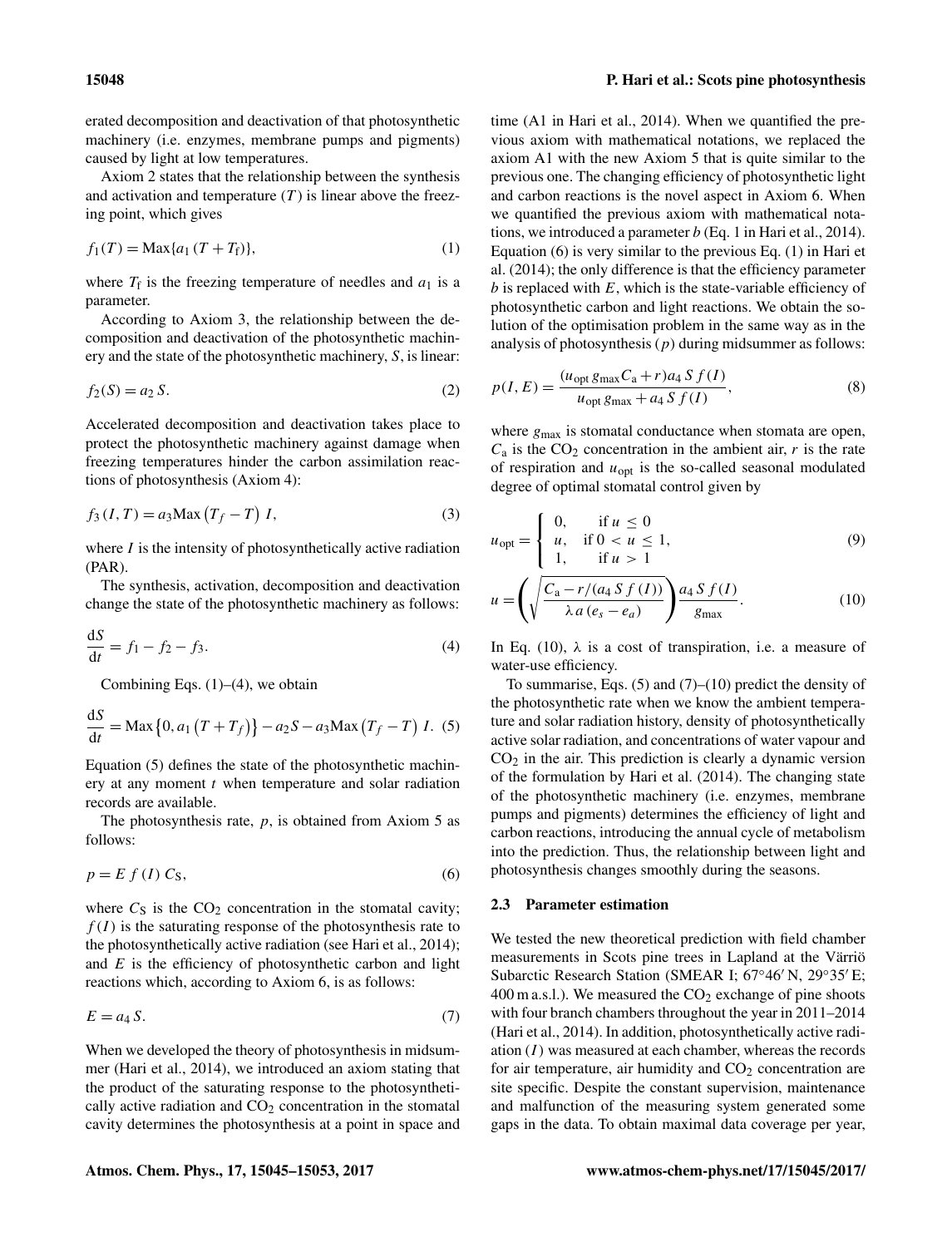we selected those chambers that measured over the whole year without long maintenance and malfunction periods.

There are four parameters in Eqs.  $(5)$  and  $(7)–(10)$  that describe the annual cycle of photosynthesis  $(a_1, a_2, a_3 \text{ and } a_4)$ . The simultaneous freezing temperatures and sunny weather are quite rare events at our measuring station, occurring only in early spring and very late in autumn. As a result, the parameter  $a_3$  in Eq. (3) has a minor role in the predictions and its estimation is based on very scarce data on the  $CO<sub>2</sub>$ exchange with the accompanied environmental factors. The residual sum of squares has several local minima, and they hamper the simultaneous estimation of the parameters  $a_1$ ,  $a_2$  and  $a_4$ . Therefore, we proceed stepwise; first we fix the value of a parameter. Thereafter we estimate the values of non-fixed parameters with standard numeric methods. We replace the value of the fixed parameter with the one obtained in the estimation. We select another parameter, fix its value with the one obtained in the previous round of estimation and estimate the other two parameters again. We continue the process of fixing, estimating and replacing for several rounds until we get a reasonable fit. In this way, we find the smallest one from a large number of local minima. The estimation resulted into the following values:  $a_1 = 10$ ,  $a_2 = 0.065$  and  $a_3 = 2$ . The values of the parameter  $a_4$  are year and chamber specific. We used a value of  $-3$  °C for  $T_f$  (T. Hölttä, personal communication, 2017).

#### 3 Results

We predicted the state of the photosynthetic machinery, i.e. the annual state of enzymes, membrane pumps and pigments with Eq.  $(5)$  using the measured temperature and light intensity before the moment in consideration. The predicted annual patterns of the state of the photosynthetic machinery were quite similar between the different years (Fig. 1). There was, however, some weather-driven variation. For example, the very warm August in 2014 generated the large peak in late summer.

The changes in the relationship between light and photosynthesis are characteristic of our theory. Figure 2 depicts the daily patterns of the measured and predicted leaf  $CO<sub>2</sub>$ exchange early in the spring (Fig. 2a) and at midsummer (Fig. 2b). The measured and predicted daily patterns generated by the variation in light were very similar to each other, although the level of photosynthesis increased considerably from spring to summer. Our theory predicted the level of this increase during the summer successfully.

Days of intermittent cloudiness dominate our northern climate in the summer (Hari et al., 2014), giving rise to very strong within-day variations in the light levels reaching the canopy. Our theory predicted strong variation in photosynthesis during days of intermittent cloudiness, yet the measured leaf  $CO<sub>2</sub>$  exchange seemed to be very similar to the predicted one (Fig. 3a).



Figure 1. The annual pattern of the state of the photosynthetic machinery (S, arbitrary units) during the years 2011–2014 in Finnish Lapland, 68◦ N.



Figure 2. Measured and predicted leaf  $CO<sub>2</sub>$  exchange during 2 days: (a) early in the spring (8 May) and (b) in midsummer (18 July) in Finnish Lapland, 68◦ N.

Heavy clouds tend to cover the sky during rainy days, strongly reducing the light intensity. Our theory predicts strongly reduced photosynthesis during dark rainy days. Again, the measured and predicted leaf  $CO<sub>2</sub>$  exchanges were very close to each other when thick clouds covered the sky (Fig. 3b).

Our theory predicts the clear effect of partial closure of stomata on sunny days when the temperature strongly increases during the day. This type of days is, however, a rather rare event at our northern measuring site. Nevertheless, the measurements of leaf  $CO<sub>2</sub>$  exchange showed a similar pattern to our prediction on such days (Fig. 3c).

We have continuous measurements for four summers, consisting of more than 130 000 data points during each summer. The predictions of the leaf  $CO<sub>2</sub>$  exchange of a shoot were very close to the measured pattern, without exception. Also, the relationships between the measured and predicted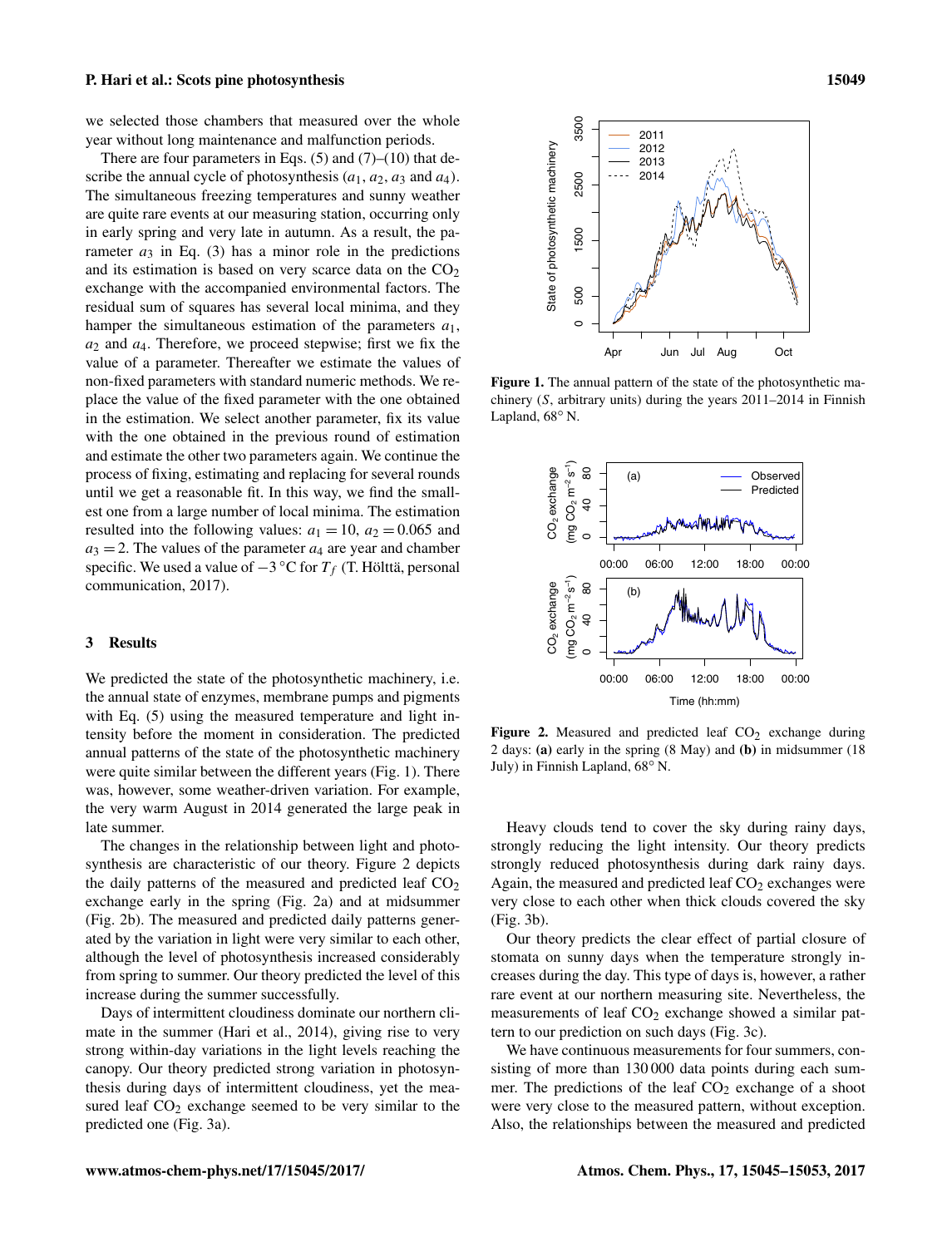

Figure 3. Measured and predicted leaf  $CO<sub>2</sub>$  exchange (a) during a day of intermittent cloudiness (5 August), (b) during a cloudy day  $(22 \text{ July})$ , and  $(c)$  during a sunny day when the stomata close partially (7 July) in Finnish Lapland, 68° N.

leaf CO<sub>2</sub> exchange indicated close correlations between measurements and predictions (Fig. 4). The predictions explained about 95 % of the variance of the measured values.

The residuals, i.e. the difference between the measured and predicted leaf  $CO<sub>2</sub>$  exchange revealed only slight systematic behaviour (Fig. 5) indicating that the theory was a quite adequate description of the regularities in the photosynthesis of northern Scots pine.

#### $\overline{\mathbf{4}}$ **Discussion**

Scots pine has a broad distribution range all over Europe, and the local populations have adapted to the regular annual cycle of solar radiation and temperature. The needle metabolism also has a clear annual cycle that alternates between the cold tolerance and very low metabolic activity during winter and the strong metabolism and cold vulnerability in summer. The annual cycle is particularly strong in photosynthesis (Ens-



Figure 4. Relationship between the measured and predicted leaf  $CO<sub>2</sub>$  exchange in Finnish Lapland,  $68^{\circ}$  N in the year 2013. The dashed line represents the 1:1 line.

minger et al., 2004b; Kolari et al., 2014; Öquist and Huner, 2003; Pelkonen and Hari, 1980).

We have worked decades with the annual cycle of vegetation from the analysis of daily shoot elongation (Hari and Leikola, 1972; Hari et al., 1977), bud burst of trees (Hari and Häkkinen, 1991) and photosynthesis (Pelkonen and Hari, 1980). Our approach has been dynamic modelling without a clear connection to the physiological background, although we were looking for the metabolic explanations. The strong connection to the light and carbon reactions and their basis on enzymes, membrane pumps and pigments is the novel feature of our theory of the annual cycle of photosynthesis. It provides sound physiological background to our concepts and axioms. We utilised strongly physiological knowledge in the development of our theory. Previously the focus has been in the mathematical formulation of the ideas, whereas the physiological background has been quite unclear. The predictions of our novel theory are close to those obtained previously (Mäkelä et al., 2004) although the fit of the predictions with measurements has improved considerably.

The light and carbon reactions of photosynthesis are downregulated in autumn in order to protect the sensitive machinery against low temperatures and upregulated again in spring. This seasonality has been closely connected to variations in ambient temperatures (Mäkelä et al., 2004; Pelkonen and Hari, 1980) and photoperiod or light intensity changes (Ensminger et al., 2004a; Porcar-Castell et al., 2008). A delayed effect of temperature on photosynthesis recovery in spring is introduced (Mäkelä et al., 2004; Pelkonen and Hari, 1980) and tested with field measurements (Kolari et al., 2009).

The Newtonian approach provided a sound backbone to collect physiological knowledge for the development of our theory of the annual cycle of photosynthesis. The definitions of concepts determine the most important features in the theory and the axioms the critical relationships between the con-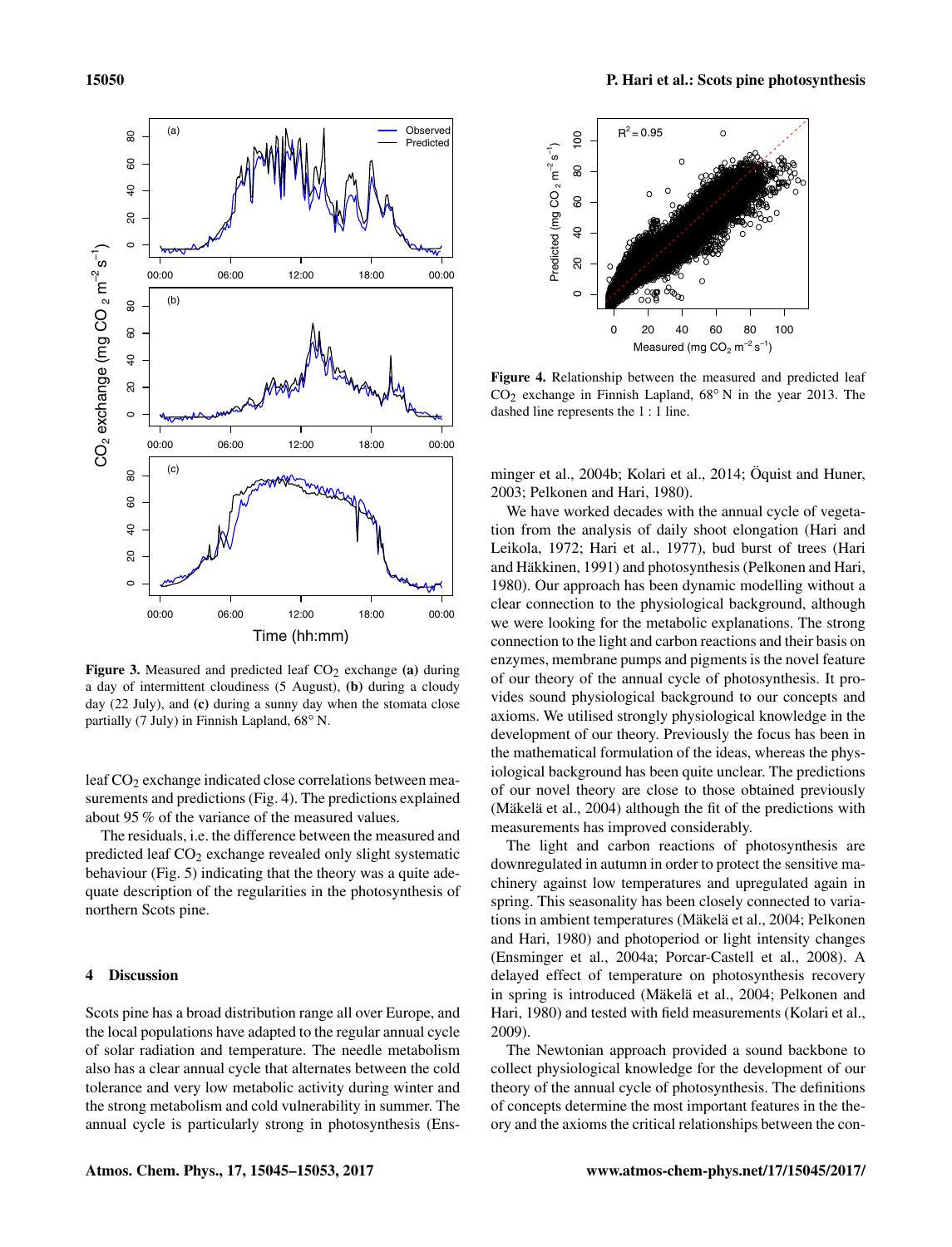

**Figure 5.** The residuals as a function of temperature and PAR in the year 2013 in Finnish Lapland, 68° N.

cepts. The application of the mathematical analysis and simulations of the behaviour of the system, as defined by the concepts and axioms, proved to be an efficient tool to analyse the consequences of photosynthesis and to derive predictions.

We defined new concepts, the biochemical regulation system and the state of the photosynthetic machinery (enzymes, membrane pumps and pigments) that played a very important role in the argumentation and are justified from the basic physiological understanding of the photosynthetic processes. Each step is based on a specific pigment, membrane pump or enzyme. In an efficient metabolic chain, the steps have to be in balance with each other. The biochemical regulation system, with emerged through evolution, generates a balance between the steps in photosynthesis, whereas its actions generate the state of the photosynthetic machinery. The state of the photosynthetic machinery determines the changing efficiency of the light and carbon reactions in photosynthesis. In this way, the action of the biochemical regulation system generates the annual metabolic cycle of photosynthesis and the synchrony with the strong annual cycle of radiation and temperature.

The axioms clarify the action of the biochemical regulation system in the synthesis and decomposition of the photosynthetic machinery. The physiological basis of the actions is clear. Metabolic reactions take place faster at elevated temperatures than at low ones. Thus, synthesis is temperature dependent (Axiom 2). The enzymes, membrane pumps and pigments are non-stable compounds as introduced in Axiom 3.

The increasing temperatures in the spring accelerate the synthesis and activation of the photosynthetic machinery, resulting in increased photosynthesis. The combination of sunny and cold mornings accelerates the decomposition and deactivation and thus decreases photosynthesis. When the spring proceeds, air temperature rises and the synthesis and activation increase the state of the photosynthetic machinery, resulting in enhanced photosynthesis.

The enzymes, membrane pumps and pigments are nonstable compounds, and, consequently, their decomposition and deactivation increases during summer, resulting in a quite stable state of the photosynthetic machinery. When the temperature starts to decrease according to the annual cycle, the synthesis declines, decreasing the pool of these nonstable compounds resulting in a reduction in the light response of photosynthesis. In this way the biochemical regulation system generates the annual metabolic cycle of photo synthesis that is in delayed synchrony with the annual cycle of radiation and temperature.

Our theory predicts a slow recovery in the spring, quite steady maximum in the summer and slow decline in the autumn to be characteristic of the annual cycle of photosynthesis due the synthesis, activation, decomposition and deactivation of the photosynthetic machinery. The observed annual patterns of photosynthesis are in good agreement with the above theoretical prediction.

The diurnal cycle of radiation and temperature is clear in summertime and missing during the polar night at our research site. However, we can omit the polar night in photosynthetic studies due to darkness and low temperatures. Our theory predicts that (i) photosynthesis during a day follows the saturating response to light, since the changes in the concentrations of enzymes, membrane pumps and pigments are so slow that the changes do not affect the behaviour of photosynthesis during a day; and (ii) the action of stomata slows down photosynthesis during most sunny days. Our field measurements are in agreement with this prediction.

Our theory has successfully passed the above qualitative tests. However, quantitative tests are more severe and they can provide stronger corroboration for the theory and show its universal character over a huge number of environmental conditions and several seasons. We tested our theory with field measurements over 4 years including over 130 000 measurements of  $CO<sub>2</sub>$  exchange, PAR, temperature, atmospheric  $CO<sub>2</sub>$  and water vapour concentration. Our theory predicted the annual and daily patterns of photosynthesis explaining about 95 % of the variance in the measured  $CO<sub>2</sub>$  exchange, whereas residuals did not show any clear systematic behaviour. Thus, our theory successfully passed the severe tests also in quantitative terms. As a next step and proof of its universal nature, we attempt to use the model developed for the branch scale to predict ecosystem-scale fluxes in several Scots pine forests in different ecoclimatic regions (see Hari et al., 2017).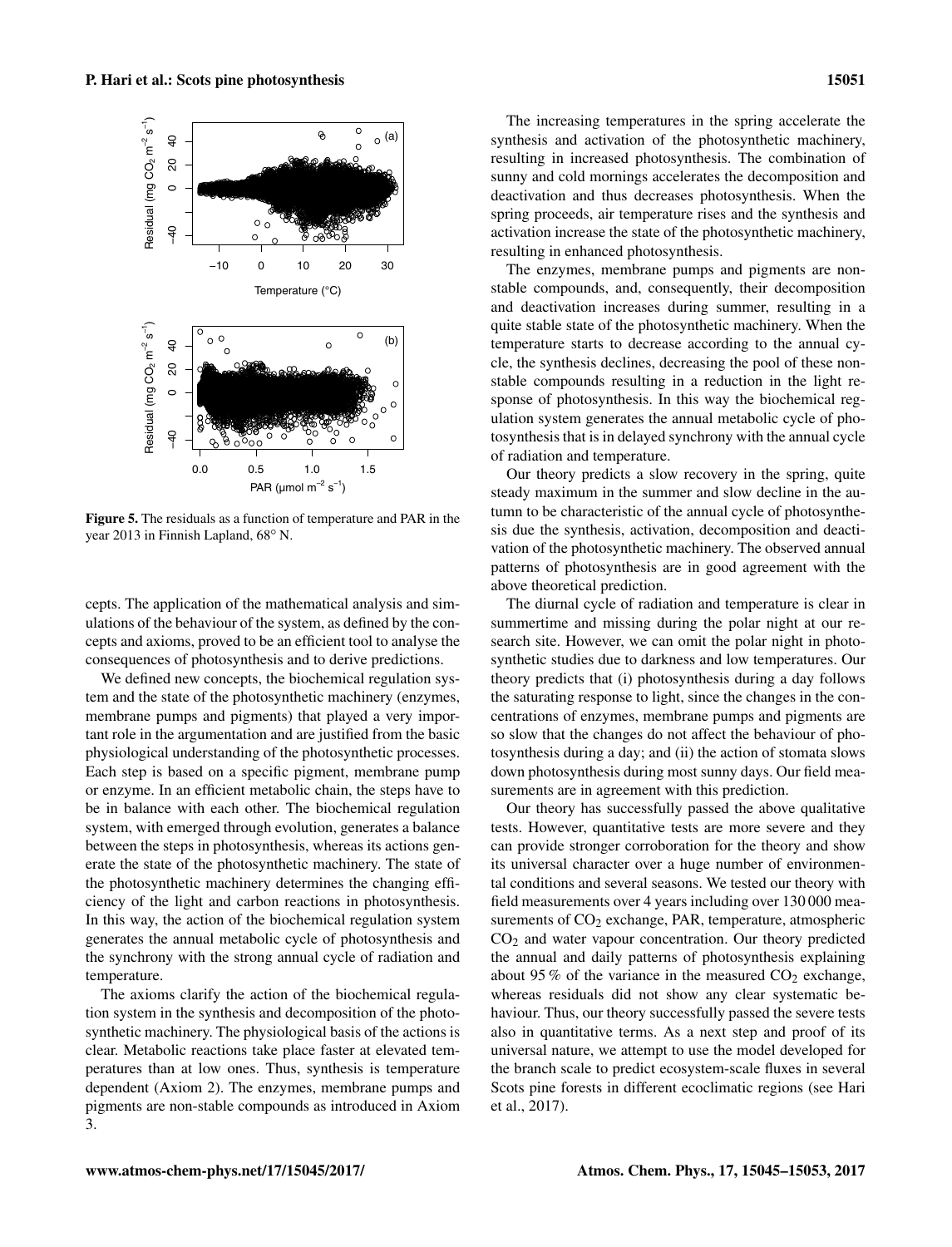The estimation of the parameter values is a challenge since the behaviour of the residual sum of squares is very irregular and there are numerous local minima disturbing the estimation with numeric methods. We therefore developed a method that selected the smallest one from a large number of residual sums of squares resulting in a quite stable solution of the minimisation. Further analyses would benefit from independent data sets from other sites in order to describe the variability in these parameters.

It is evident that the nitrogen availability (fertility) as well as plant species affects the parameter  $a_4$ ; i.e. the higher the nitrogen content in the leaves in general is, the higher the relationship between the state of the photosynthetic machinery and the efficiency of photosynthetic carbon and light reactions is (Eq. 7). On the other hand, parameter  $T_f$  describing the temperature when the areas outside living cells freeze, is species specific and also somewhat site specific depending on the water content (Sperling et al., 2017). These events are rather rare but the sensitivity to such events is reflected in parameter  $a_3$ .

Short field campaigns and statistical analysis of the obtained data dominates photosynthetic research under natural conditions. The often very short and fragmentary measurement series hinder the studies of the annual cycle of photosynthesis. The smoothly changing relationship between light and photosynthesis is missing in most statistical analyses of field measurements. The slow changes in the studied relationship are problematic for the statistical analysis of field data and probably explain why there is not any comparable ecological theory of the annual photosynthesis.

In conclusion, Scots pine has adapted to the regular annual cycles of light and temperature and the effective biochemical regulation system of the photosynthetic machinery has emerged through evolution. The action of the biochemical regulation system generates the delayed annual cycle of photosynthesis by synthesising, activating, decomposing and deactivating enzymes, membrane pumps and pigments. The linear relationship between synthesis and activation on temperature above the freezing point synchronises the metabolic and light cycles with each other. Prevailing light and the annual metabolic cycle determines photosynthesis, although the action by the stomata modifies the photosynthetic response. Our extensive field measurements corroborate the above conclusion.

*Data availability.* All measurements at SMEAR I including the shoot chamber measurements are available from [https://avaa.tdata.](https://avaa.tdata.fi/web/smart/smear/download) [fi/web/smart/smear/download.](https://avaa.tdata.fi/web/smart/smear/download) The code is available in Mathematica and can be accessed via the corresponding author (pertti.hari@helsinki.fi).

*Competing interests.* The authors declare that they have no conflict of interest.

*Special issue statement.* This article is part of the special issue "Pan-Eurasian Experiment (PEEX)". It is not associated with a conference.

*Acknowledgements.* The research was funded by the Academy of Finland Centres of Excellence programme (grants no. 1118615 and 272041), Academy of Finland (277623), Nordic Centre of Excellence programme (CRAICC – Cryosphere–Atmosphere Interactions in a Changing Arctic Climate), the Estonian Ministry of Sciences grant P170026 (Biosphere–atmosphere interaction and climate research applying the SMEAR Estonia research infrastructure), ERC Advanced Grant no. 227463 ATMNUCLE, and the Nordforsk CRAICC-PEEX Nordic–Russian Cooperation programme. We thank Pasi Kolari and the staff at SMEAR I for the maintenance of the instruments and data.

Edited by: Martin Heimann Reviewed by: Kalev Jõgiste and Kim Pilegaard

#### References

- Araujo, W. L., Tohge, T., Ishizaki, K., Leaver, C. J., and Fernie, A. R.: Protein degradation – an alternative respiratory substrate for stressed plants, Trends Plant Sci., 16, 489–498, https://doi.org[/10.1016/j.tplants.2011.05.008,](https://doi.org/10.1016/j.tplants.2011.05.008) 2011.
- Cazzonelli, C. I. and Pogson, B. J.: Source to sink: regulation of carotenoid biosynthesis in plants, Trends Plant Sci., 15, 266–274, https://doi.org[/10.1016/j.tplants.2010.02.003,](https://doi.org/10.1016/j.tplants.2010.02.003) 2010.
- Ensminger, I., Sveshnikov, D., Campbell, D. A., Funk, C., Jansson, S., Lloyd, J., Shibistova, O., and Oquist, G.: Intermittent low temperatures constrain spring recovery of photosynthesis in boreal Scots pine forests, Glob. Change Biol., 10, 995–1008, https://doi.org[/10.1111/j.1365-2486.2004.00781.x,](https://doi.org/10.1111/j.1365-2486.2004.00781.x) 2004a.
- Ensminger, I., Sveshnikov, D., Campbell, D. A., Funk, C., Jansson, S., Lloyd, J., Shibistova, O., and Oquist, G.: Intermittent low temperatures constrain spring recovery of photosynthesis in boreal Scots pine forests, Glob. Change Biol., 10, 995–1008, https://doi.org[/10.1111/j.1365-2486.2004.00781.x,](https://doi.org/10.1111/j.1365-2486.2004.00781.x) 2004b.
- Farquhar, G. D. and von Caemmerer, S.: Modelling of photosynthetic response to environmental conditions, in: Physiological Plant Ecology, II. Water Relations and Carbon Assimilation, Encyclopaedia of Plant Physiology 12B, edited by: Lange, O. L., Nobel, P. S., Osmond, C. B., and Ziegler, H., Springer, Berlin, 159–174, 1982.
- Farquhar, G. D., Caemmerer, S. V., and Berry, J. A.: A Biochemical-Model of Photosynthetic  $CO<sub>2</sub>$  Assimilation in Leaves of C-3 Species, Planta, 149, 78–90, 1980.
- Hänninen, H.: Boreal and temperate trees in a changing climate, Springer, Dordrecht, Netherlands, 2016.
- Hänninen, H. and Kramer, K.: A framework for modelling the annual cycle of trees in boreal and temperate regions, Silva Fenn., 41, 167–205, https://doi.org[/10.14214/sf.313,](https://doi.org/10.14214/sf.313) 2007.
- Hari, P. and Häkkinen, R.: The utilization of old phenological time series of budburst to compare models describing anual cycles of plants, Tree Physiol., 8, 281–287, 1991.
- Hari, P. and Leikola, M.: Further development of the dynamic growth model of plant height growth, Flora, 163, 357–370, 1972.